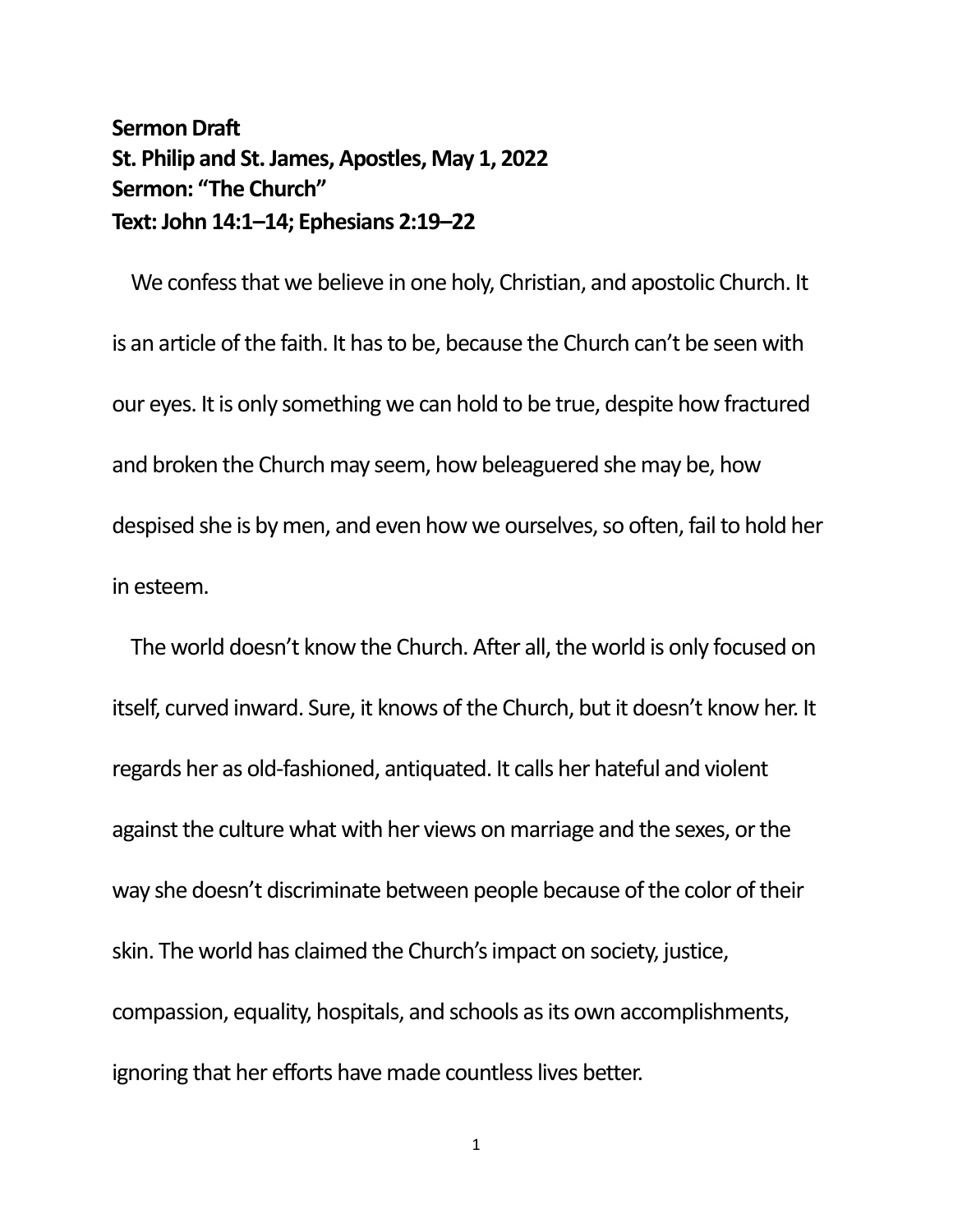Moreover, it ridicules forgiveness and the hope of salvation in Christ as fantasies for weak-minded people. Without a doubt, the world fails to see the Church as she truly is.

We are tempted by the world to do the same. And on a day when we commemorate two apostles, Philip, and James, we might be inclined to agree. After all, what do we know about these two men? Philip is mentioned a couple of times in Scripture. There's the time when he takes his friend Nathanael to meet Jesus. And then there's the time in our Gospel today where Jesus rebukes his request: *"'Lord, show us the Father, and it is enough for us.' Jesus said to him, 'Have I been with you so long, and you still do not know me, Philip? Whoever has seen me has seen the Father. How can you say, "Show us the Father"?'"* (John 14:8–9).

Then we have James. And not just any James, but James the Lesser. This isn't the James who was one of Jesus' innermost circle, the brother of John. It also isn't James the brother of our Lord, the one who governed the church in Jerusalem. No, the only thing we know about him besides being an apostle is that his father's name is Alphaeus.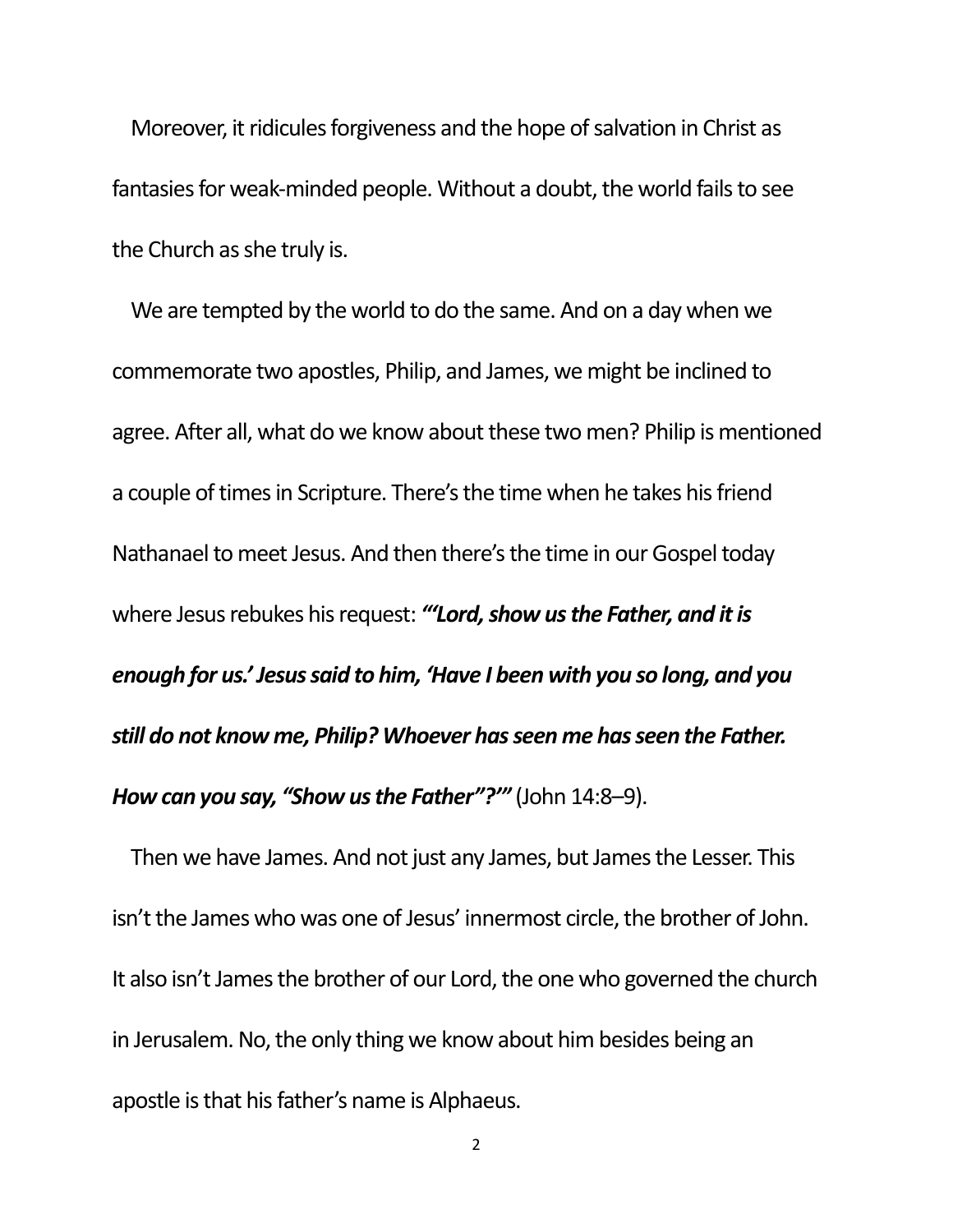And who Alphaeus is we don't know.

Inconsequential men, at least, in the world's view. Perhaps from ours too. But these are two men the Church has decided to thank God for and on this day. They may seem irrelevant to us. We might even balk and want to ignore them, and many churches will. Too Catholic to talk about the saints. But it's with these inconsequential and irrelevant men that God has chosen to build his Church. Just as he's chosen to build his Church using each of us.

Not seeing things as they truly are is the same problem Philip had with Jesus. You'd think that after traveling around with Jesus for three years, being taught by the Christ, and beholding countless miracles and signs, Philip and the others would've gotten the point. You'd think they would've realized that by seeing Jesus they were seeing the Father. To behold the Son, says Jesus, is to behold the Father.

Why didn't they get it? Well, because they're just like us. Sinful, fallen creatures. Ever curved inward. Distracted by the world and the way it sees things.

3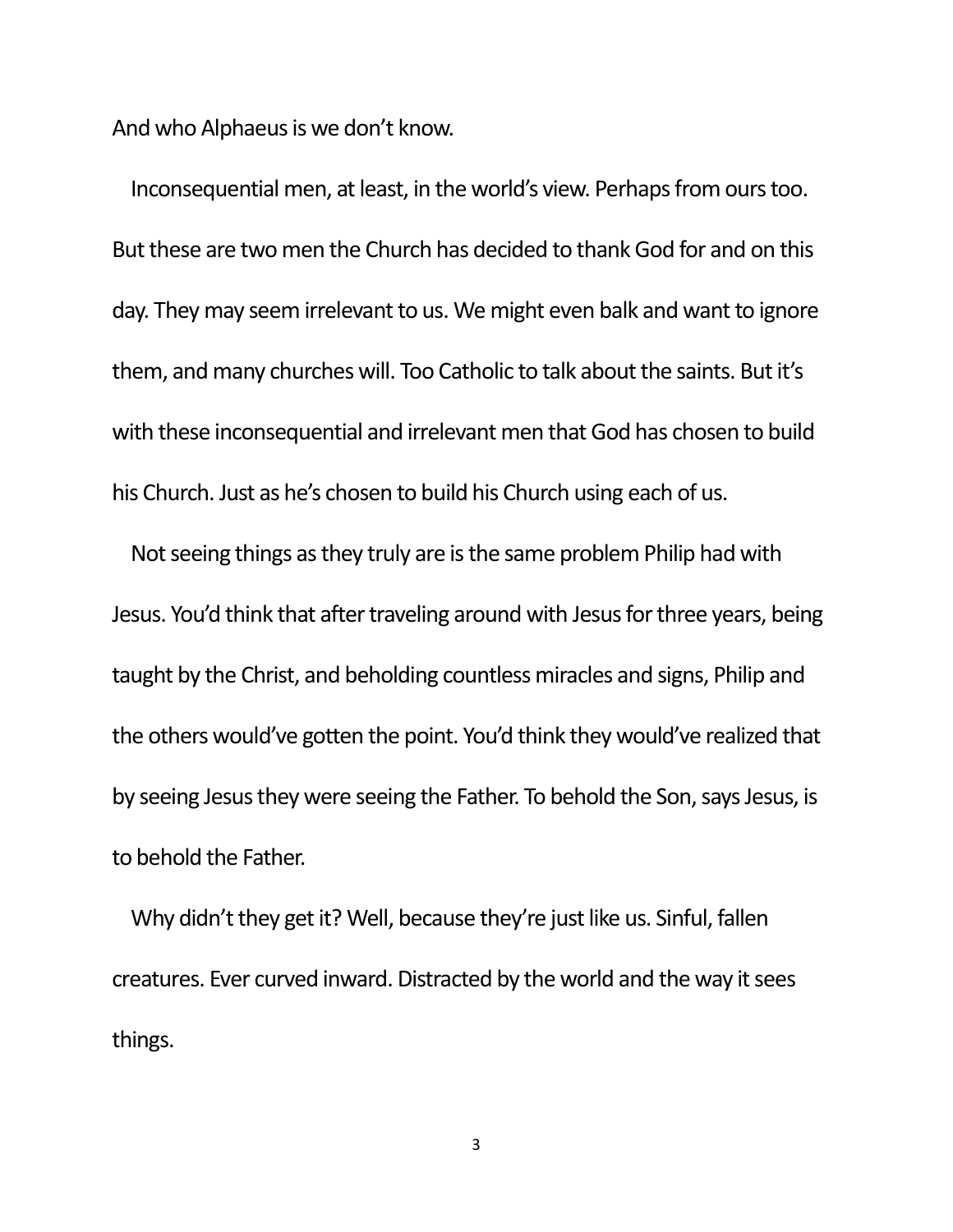Because they were so focused on themselves, and because they listened too much to the world, they failed to recognize what was right in front of them. They saw what they were looking for. They heard what they were listening for. But Jesus did more, said more, and is more. So much more.

Jesus was patient with the apostles. He told them time and again who he is and what he's about. Repeatedly, Jesus taught and performed signs and wonders. Repeatedly, Jesus promised to rescue them from sin, death, and hell. Repeatedly, Jesus foretold that he was going to be handed over to lawless men, be crucified, and then be raised on the third day.

That's what the saints Philip and James ultimately saw. They saw the risen Christ. Touched his pierced hands and side. From his Baptism through his ministry, at his Table, upon the cross, in the upper room on Easter, and to his ascension into heaven, Philip and James were present.

They were eyewitnesses of his majesty. Jesus breathed on them his Spirit, who brought to their remembrance all he had said and done. Along with the other apostles and the prophets of old, saints Philip and James make up the very foundations of the Church.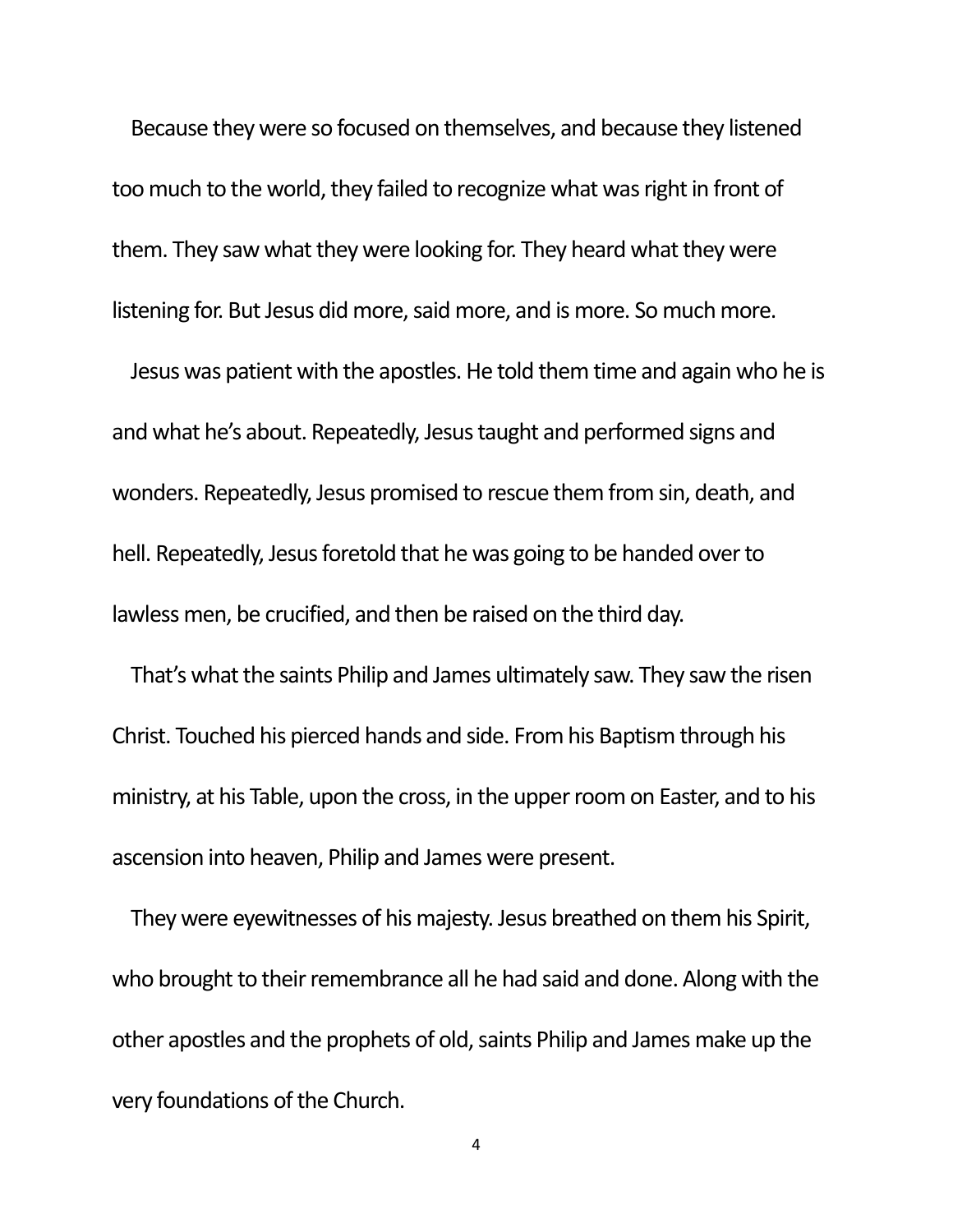With Christ Jesus, our Lord, as her cornerstone.

The world may consider these men insignificant. Just as we, in our fallenness, might. But the heavenly Father does not. God builds his Church with such things. The things the world considers foolish are the very things God uses to His glory.

That which has been rejected even Christ our Lord, has become the chief cornerstone. In this way, God alone is glorified. And this is to our good, to our comfort. Because the Church and our salvation don't rely on us in whole or in part. Rather, they rely solely on him. The Church is his creation, his most holy building.

We are the Church. God has given us apostles, prophets, evangelists, and pastors and teachers. He uses them to perfect the saints. They've been given to do the ministry. Through them, he builds up the Church. He builds her and grows her into a holy temple, worthy of his presence. And we have been made a habitation of God through the Spirit.

5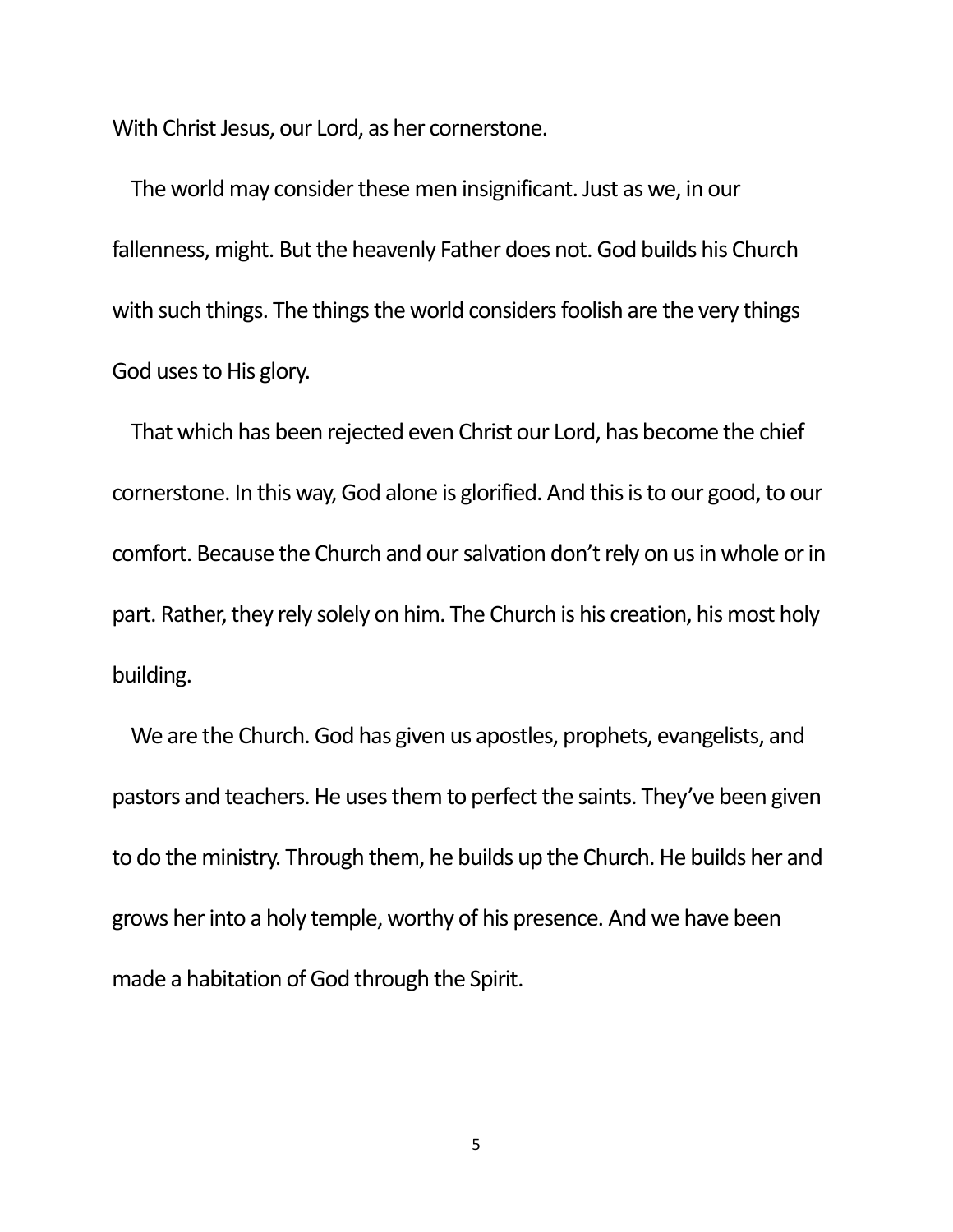We became the Church through the very Word that Jesus spoke to these saints, Philip, and James, and to the other apostles. They, like St. Paul, were resolved to know nothing other than Christ and him crucified. This Gospel they preached. It is this Gospel that has been preached repeatedly throughout the millennia. And the Holy Spirit worked through this Word of Christ to create faith in the hearts of men, faith in our hearts. It was Christ's Word that made the waters at our Baptisms sacred and saving.

Christ's Word is what joins his body and blood to bread and wine in the Lord's Supper. And it is Christ's Word that God uses to build his Church, spoken by his apostles and those who follow in their train. Christ's Word makes us holy and righteous in the Father's sight.

The Father sees us as we truly are. Not as a sinful, fallen creature, but as a redeemed child of God. For the sake of Christ, we are precious in his sight. Because when he looks at us, the Father beholds his Son. The world despises and rejects Jesus. It sees only a man of sorrows, and one acquainted with grief. Along with the world, we are tempted to hide our faces from Christ, despising him and esteeming him not.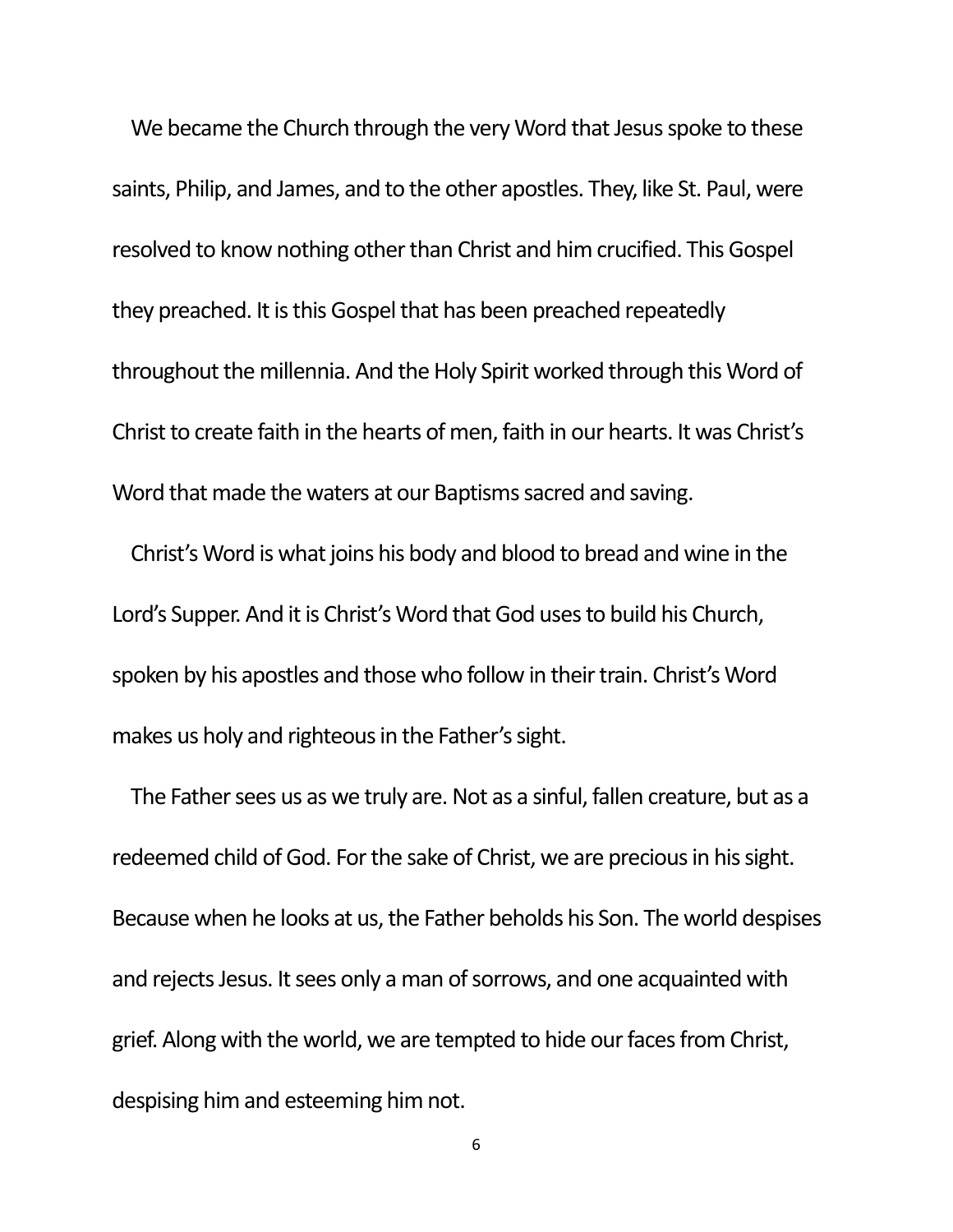But the Father beholds Christ's sacrifice as the perfect atonement. He beholds, on the cross, his love for the world, his love for you.

We are given to see the Church as she truly is. To turn outward from ourselves and behold her as God does. Not as fractured and broken, not as beleaguered or despised, not as one from whom we have to look away; rather, God wants us to see her as beautiful and radiant, holy and pure, made so by Christ. She is a grand and majestic temple, built up over thousands of years, her spires reaching the heavens of God. She bears the shape of her Redeemer's cross. She is adorned with his love for all creation for the earth, all people, and all creatures. And her voice sings the praises of the One in whose name she has life.

Philip and James have life. They are alive in Christ and will live forever. When we gather in Christ's name, we are joined by all who dwell with the angels and archangels in heaven. Including Philip and James. When we partake of Christ's body and blood at the altar, we give thanks with Philip and James for our most holy communion with God and with one another. In Holy Communion, we are given life together.